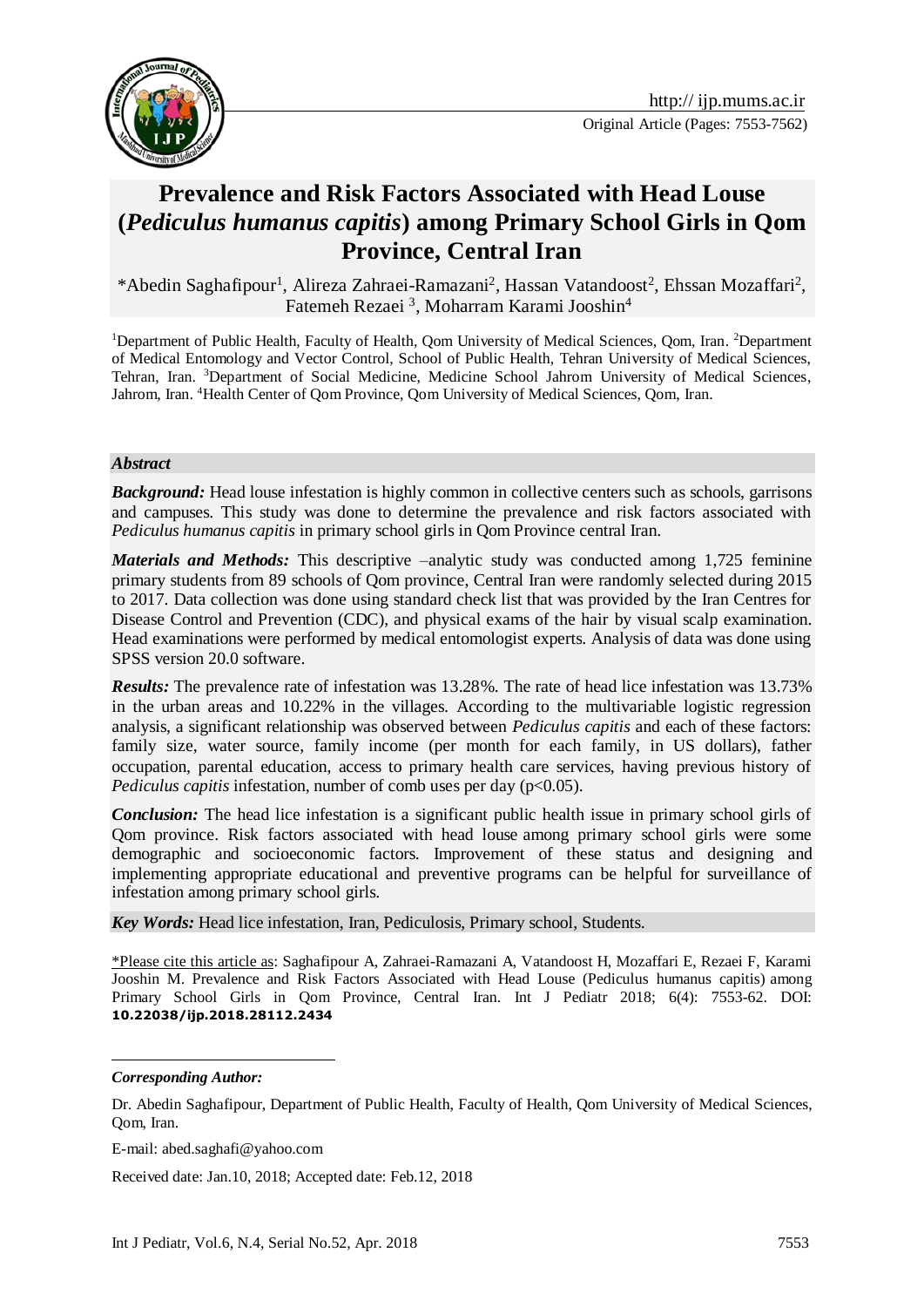## **1- INTRODUCTION**

 Human lice are a group of small bloodsucking insects that live on the skin of mammals and birds. They can survive far from their host body just for a short time period [\(1\).](http://www.ijtrichology.com/article.asp?issn=0974-7753;year=2017;volume=9;issue=4;spage=147;epage=148;aulast=Cataldo-Cerda#ref6) Three species of lice have adapted themselves to humans are included: head louse (*Pediculus humanus capitis*), body louse (*Pediculus humanus corporis*), and crab or pubic louse (*Pthirus pubis*). The presence of lice on human body or head is called [pediculosis](https://www.google.com/search?biw=1608&bih=827&q=human+body+or+head+is+called+pediculosis&spell=1&sa=X&ved=0ahUKEwjwuPS-oOfRAhVBmBQKHW_uCPAQvwUIFigA) (2). Human head lice have a history of several thousand years; for instance, nit combs have been found in Egyptian mummy; there are some hints about human lice and recommendation to control of them (3).

Head lice infestation, especially, in primary school students and their families is one of the health problems of the big cities where people living in overcrowded, unhygienic conditions with low hygiene facilities (4). Head lice have a global distribution but it seems bothers people in tropical and sub-tropical regions where, have moderate weather conditions whereas human body lice are rarely reported among the recent years because of promotion of the life standards (5). The symptoms of head lice infested are included: fatigue, intense irritation, severe itching, paranoia and lethargy (6). Because, it is a blood feeding insect and feed on blood several times a day and its saliva is injected into the body repeatedly.

Consequently, repeated inoculation of the louse saliva may cause allergies and sever itching. Furthermore, the feces dust in inspirited can cause symptoms like allergic rhinitis (7). Head louse infestation is spread worldwide including Iran especially in congested areas with poverty and low sanitary conditions (8). Head lice infestation can be common in all people of developing countries (9); but it is more prevalent in overcrowded community such as primary schools (8). The previous studies in Iranian students have shown that the reported prevalence of head lice were been varied between 1.6 to 67.3 % (8, 10, 11). It also previously proved that there are some risk factors associated with *Pediculus humanus capitis* (*P.h. capitis*) in all of communities in the world such as occupation, combing per day, bathing per week, itching sensation, family size, presence or absence of health education and pediculosis occurrence (12-14).

Because of several reports of Qom province health center that reporting head lice infestation in feminine primary schools of urban and rural areas; in order to elevate the health level of the students and to help the province health authorities for a more precise program to control this health burden in future; this study was designed to determine prevalence and risk factors associated with head louse (*Pediculus humanus capitis*) among primary school girls in Qom province, central Iran.

# **2- MATERIALS AND METHODS**

#### **2-1. Study design and population**

 Qom as one of the 31 [Provinces](http://en.wikipedia.org/wiki/Provinces_of_Iran) of [Iran,](http://en.wikipedia.org/wiki/Iran) with an area of 11,237 km<sup>2</sup> is located in the central part of Iran with provincial capital in the city of [Qom,](http://en.wikipedia.org/wiki/Qom) 125 km south east of Tehran (15,16) (**Figure.1**). Based on the last census in 2016, this province had a population of approximately 1,200,000 out of which 91.2 % resided in urban areas and 8.8 % in rural vicinities.

The province contains one city, five counties, nine rural districts, and 256 villages based on reports of Iran Meteorological Organization, 2015. This descriptive –analytic study was conducted over 1,725 feminine primary students from 75 schools of Qom province, Central Iran were randomly selected during March 2015 to March of 2017.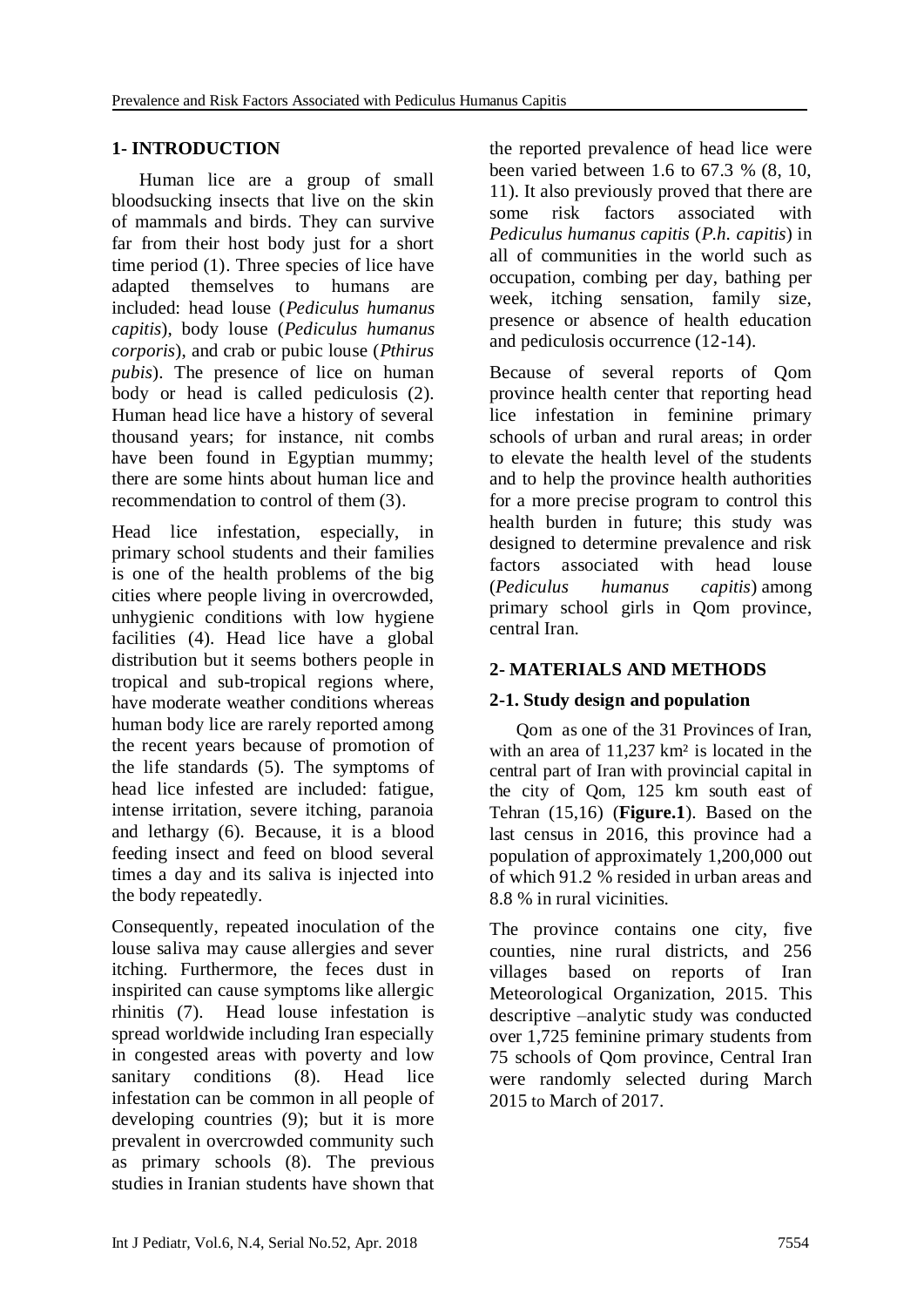

**Fig. 1**. Location of Qom province in Iran (left) and its geographical situation (right).

#### **2-2. Methods**

In association with the schools health department of Qom Provincial Health Center and [Education and Training](https://www.google.com/url?sa=t&rct=j&q=&esrc=s&source=web&cd=1&cad=rja&uact=8&ved=0ahUKEwifxcOKndLZAhVGJ1AKHdqABSsQFgglMAA&url=https%3A%2F%2Fwww2.gov.bc.ca%2Fgov%2Fcontent%2Fgovernments%2Forganizational-structure%2Fministries-organizations%2Fministries%2Feducation&usg=AOvVaw2RkmcFOnamQD0q5EGFZhNp)  [Administration of Qom province, t](https://www.google.com/url?sa=t&rct=j&q=&esrc=s&source=web&cd=1&cad=rja&uact=8&ved=0ahUKEwifxcOKndLZAhVGJ1AKHdqABSsQFgglMAA&url=https%3A%2F%2Fwww2.gov.bc.ca%2Fgov%2Fcontent%2Fgovernments%2Forganizational-structure%2Fministries-organizations%2Fministries%2Feducation&usg=AOvVaw2RkmcFOnamQD0q5EGFZhNp)he necessary permits to enter the feminine school were obtained. A multistep, stratified cluster random sampling method was applied to gather the data. According this method, 89 schools were selected among all 260 feminine primary schools in all rural and urban districts of Qom province. Based on previous studies (11,17), 1,500 cases in urban area and 225 cases in rural areas in order to have samples appropriate to the population of each primary school and to include all classrooms and according to the number of students in each rural county. The feminine students were selected from the log list (30 cases in each school and six in each grade from different educational grades and questioned and examined in the school administrative room in accompany with the school director or one of the teachers. The infested students were involved with the head louse in one of its life cycle stages (such as nit, nymph or

adult insects) or presence the egg/nit in the distance of 1.4 inch from the scalp for nearly three-five minutes (18). Data collection was done using standard check list that was provided by the Iran Centers for Disease Control and Prevention (CDC) and physical exams of the hair by visual scalp examination. Head examinations were performed by medical entomologist experts. The pupils' scalp and hair were inspected by two trained health workers under the supervision of medical entomologist. So the individuals' hairs, concentrating on the hairs behind neck and around the ears were investigated for five minutes to detect nit, nymph or matured lice by direct observing method. Meanwhile we have minded some information about hair condition and the study factors such as habit, type of school, parents job and educational level, family size, number of persons who sleep together, having bathroom in home or not, bath times, number of daily combs, having shale and itch or not, hair length, so on by filling the standard check list that was provided by the CDC of Iran.

#### **2-3. Ethical consideration**

Firstly, the permission letter from education and training office of Qom province was taken. It should be mentioned that before the start of the study, the aim of the study was demonstrated and the target group were ensured about the confidentiality of their data.

#### **2-4. Inclusion criteria**

The inclusion criteria were designed of being students suspected to head lice infestation who were educated in urban or rural primary feminine schools of Qom province and being satisfied to participate in the study.

#### **2-5. Exclusion criteria**

The exclusion criteria were included; just partial completing of the questionnaire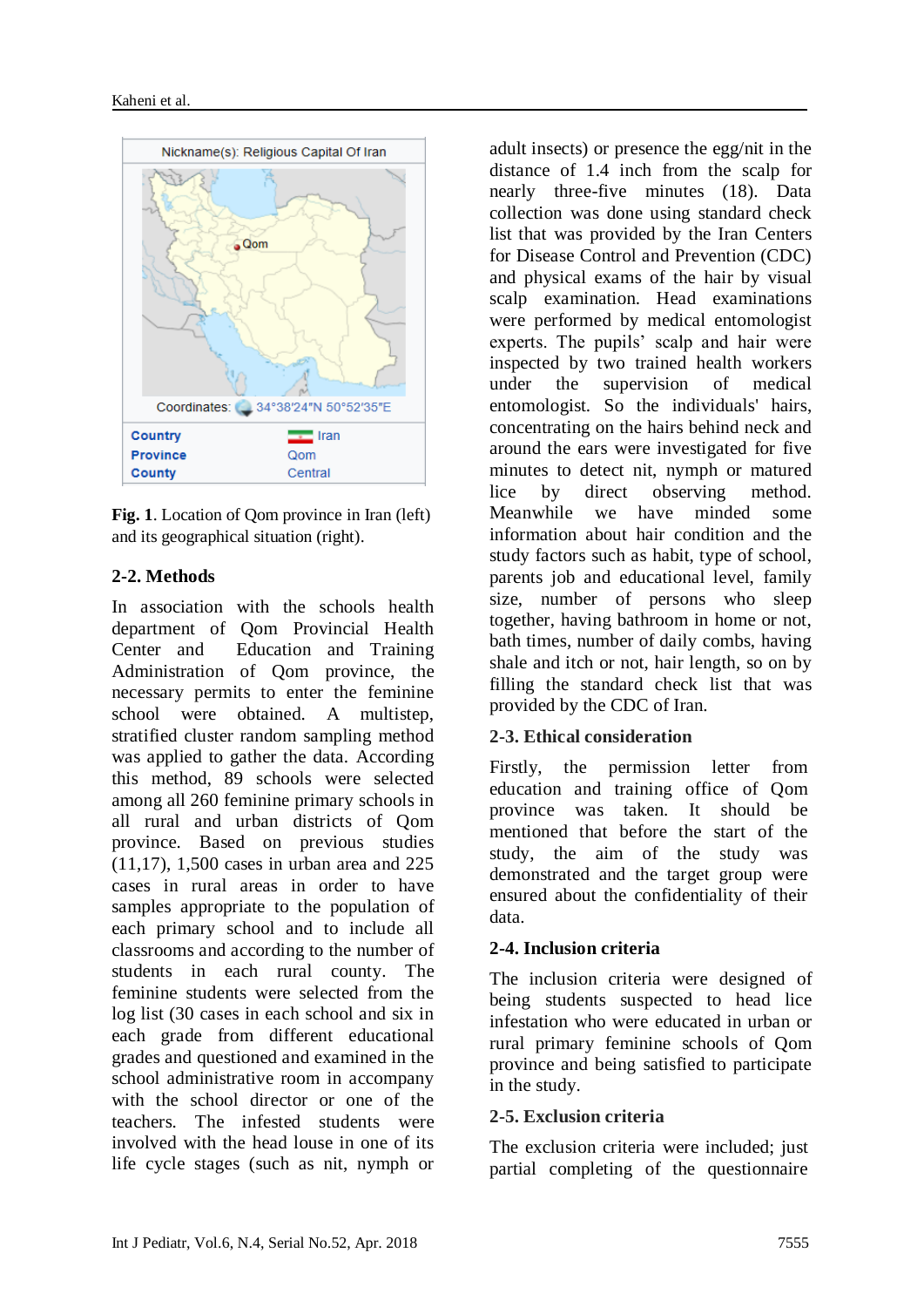and unwillingness for participation in current study.

## **2-6. Data Analyses**

Analysis of data was done using Chisquare and Multiple logistic regression model tests, using SPSS version 20.0 software. The variables with significant level of lower than 0.2 in univariate regression analysis were entered into multiple logistic regressions model. Pvalue less than 0.05 was considered

# **3-RESULTS**

 In total, 229 out of 1,725 survived students were infested with head lice. The prevalence of head lice infestation in primary school girls was 13.28%. The age of the students ranged from 7 to 11 years. The total number of the infected group was 229 with mean age of  $9.24 \pm 2.43$  years, and it was 1,496 with mean age 8.64  $\pm$ 2.82 years in the uninfected group who were enrolled in the study ( $p > 0.05$ ). The most of infestation was found in fifth grade (17.10%). The highest pediculosis rate (17.63%) was detected among students living in families with six or more than six members. In term of living area, the rate of head lice infestation was 13.73% in the urban areas and 10.22% in the rural areas.

Also, 86 (13.67%) of people who resident in rental house were involved with pediculosis. The prevalence of head lice infestation was higher in students with a lower family income, having parents with a low educational level, and living with three or more siblings ( $p<0.05$ ). A total of 160/1725 (17.62%) of head lice infested cases were people who lived in families with family income (per month for each family, in US dollars) lowers than 300 dollars. In terms of parent's educational levels, the mother's educational level of 24.28% cases and father's education level of 25.58% cases was illiterate. The prevalence of disease was 49.61% in individuals who had employed mothers  $(p<0.05)$ . Totally, 41.50% of cases had history of infestation and majority of them (67.64%) had no access to primary health services. The results showed that 43.18% of head lice infested people did not comb their head hair per day and 20.11% of them had bathing once or less per week (**Table. 1**). In this study 87.5% of cases were reported from governmental health centers (Community Health Centers). The result of univariate regression analysis showed that there was a significant relation between head louse infestation and family size, water source, Family income (per month for each family, in US dollars), parental occupation, parental educational level, history of infestation, access to primary health services, number of combing per day and bathing per week (P<0.05) (**Table. 1**).

Other socio-demographic features of the study subjects were presented in **Table.1**. The variables that were significant level lower than 0.2 in univariate regression analysis were entered to multiple logistic regressions model. The results of the model indicated that head lice infestation risk factors were included: family size  $(p<0.001)$ , water resource  $(p<0.002)$ , family income (p<0.001), father's educational level (0.02), mother's education (0.041), access to primary health services  $(p<0.001)$ , history of infestation (P<0.001), number of combing per day (p<0.001), and mother educational level (university level) only was as a preventive factor. Also, there was no observed relation between head louse infestation and mother's occupation, and bathing per week (p>0.05) (**Table. 2**).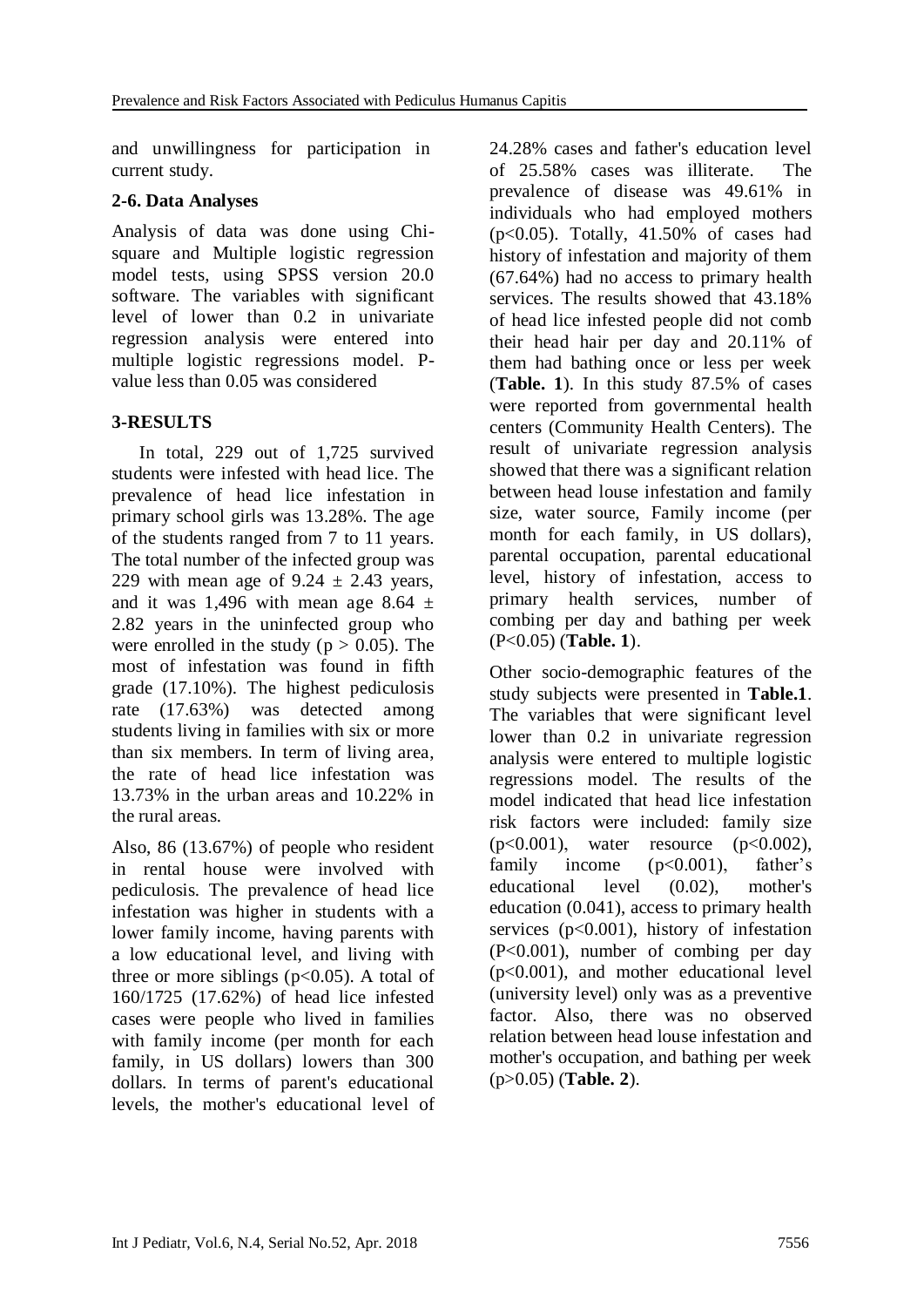**Table-1:** The socio-demographic features of the study subjects and the prevalence of *pediculosis capitis* among feminine primary schools of Qom province

|                              | Level                              | Total            | Pediculosis capitis |                | P-value          |  |
|------------------------------|------------------------------------|------------------|---------------------|----------------|------------------|--|
| Variables                    |                                    |                  | frequency           |                |                  |  |
|                              |                                    |                  | Number              | $\%$           |                  |  |
| Age (Year)                   | 7                                  | 345              | 52                  | 15.07          | 0.874            |  |
|                              | 8                                  | 347              | 36                  | 10.37          |                  |  |
|                              | $\overline{9}$                     | 343              | $\overline{42}$     | 12.24          |                  |  |
|                              | 10                                 | 344              | 38                  | 11.05          |                  |  |
|                              | 11                                 | 346              | 61                  | 17.63          |                  |  |
| <b>Educational</b> grade     | I                                  | 345              | 54                  | 15.65          |                  |  |
|                              | $\mathbf{I}$                       | 345              | 35                  | 10.14          |                  |  |
|                              | III                                | 345              | $\overline{42}$     | 12.17          | 0.542            |  |
|                              | IV                                 | 345              | 39                  | 11.30          |                  |  |
|                              | $\mathbf{V}$                       | 345              | 59                  | 17.10          |                  |  |
|                              | 3 persons                          | 201              | 24                  | 11.94          |                  |  |
|                              | 4 persons                          | 505              | $\overline{63}$     | 12.47          |                  |  |
| Family size                  | 5 persons                          | 741              | 93                  | 12.55          | < 0.048          |  |
|                              | 6 or more than 6 persons           | $\overline{278}$ | $\overline{49}$     | 17.63          |                  |  |
|                              | Private                            | 1096             | 143                 | 13.04          |                  |  |
| Type of house                | Rental                             | 629              | 86                  | 13.67          | 0.822            |  |
|                              | Urban                              | 1500             | 206                 | 13.73          |                  |  |
| Living area                  | Rural                              | 225              | 23                  | 10.22          | 0.764            |  |
|                              | Public tube                        | 43               | 13                  | 30.23          | < 0.002          |  |
| Water source                 | Own                                | 1682             | 216                 | 12.84          |                  |  |
| Family income (per           | Poor $(<$ \$300)                   | 908              | 160                 | 17.62          |                  |  |
| month for each family,       | Good (\$300-600)                   | 334              | 50                  | 14.97          | < 0.041          |  |
| in US dollars)               | Fine $($ > \$600)                  | 483              | 19                  | 3.93           |                  |  |
| Father's occupation          | Unemployed or died                 | 119              | 32                  |                | 26.89<br>< 0.002 |  |
|                              | Self-employed                      | 1142             | 157                 | 13.75          |                  |  |
|                              |                                    | 464              | 40                  | 8.62           |                  |  |
|                              | Governmental-employed<br>Housewife | 1596             | 165                 | 10.33          |                  |  |
| Mother's occupation          |                                    |                  |                     |                | < 0.001          |  |
|                              | Employed<br>Illiterate or died     | 129              | 64<br>44            | 49.61<br>25.58 |                  |  |
| Father's education           |                                    | 172              |                     |                |                  |  |
|                              | Initial education                  | 906              | 140                 | 15.45          | < 0.003          |  |
|                              | University education               | 647              | 45                  | 6.95           |                  |  |
| Mother's education           | Illiterate or died                 | 210              | 51                  | 24.28          | < 0.002          |  |
|                              | Initial education                  | 1027             | 149                 | 14.51          |                  |  |
|                              | University education               | 488              | 29                  | 5.94           |                  |  |
| History of infestation       | Yes                                | 212              | 88                  | 41.50          | < 0.001          |  |
|                              | N <sub>o</sub>                     | 1513             | 141                 | 9.32           |                  |  |
| Access to primary health     | Yes                                | 1691             | 206                 | 12.18          | < 0.001          |  |
| care services                | No                                 | 34               | 23                  | 67.64          |                  |  |
| Number of combing per<br>day | None                               | 44               | 19                  | 43.18          |                  |  |
|                              | 159<br>997<br>Once                 |                  | 15.95               | < 0.001        |                  |  |
|                              | Twice                              | 407              | 35                  | 8.60           |                  |  |
|                              | Three and more                     | 277              | 16                  | 5.77           |                  |  |
| Bathing per week             | Once or less                       | 512              | 103                 | 20.11          | < 0.001          |  |
|                              | Twice                              | 1136             | 119                 | 10.47          |                  |  |
|                              | More than twice                    | 77               | $\tau$              | 9.09           |                  |  |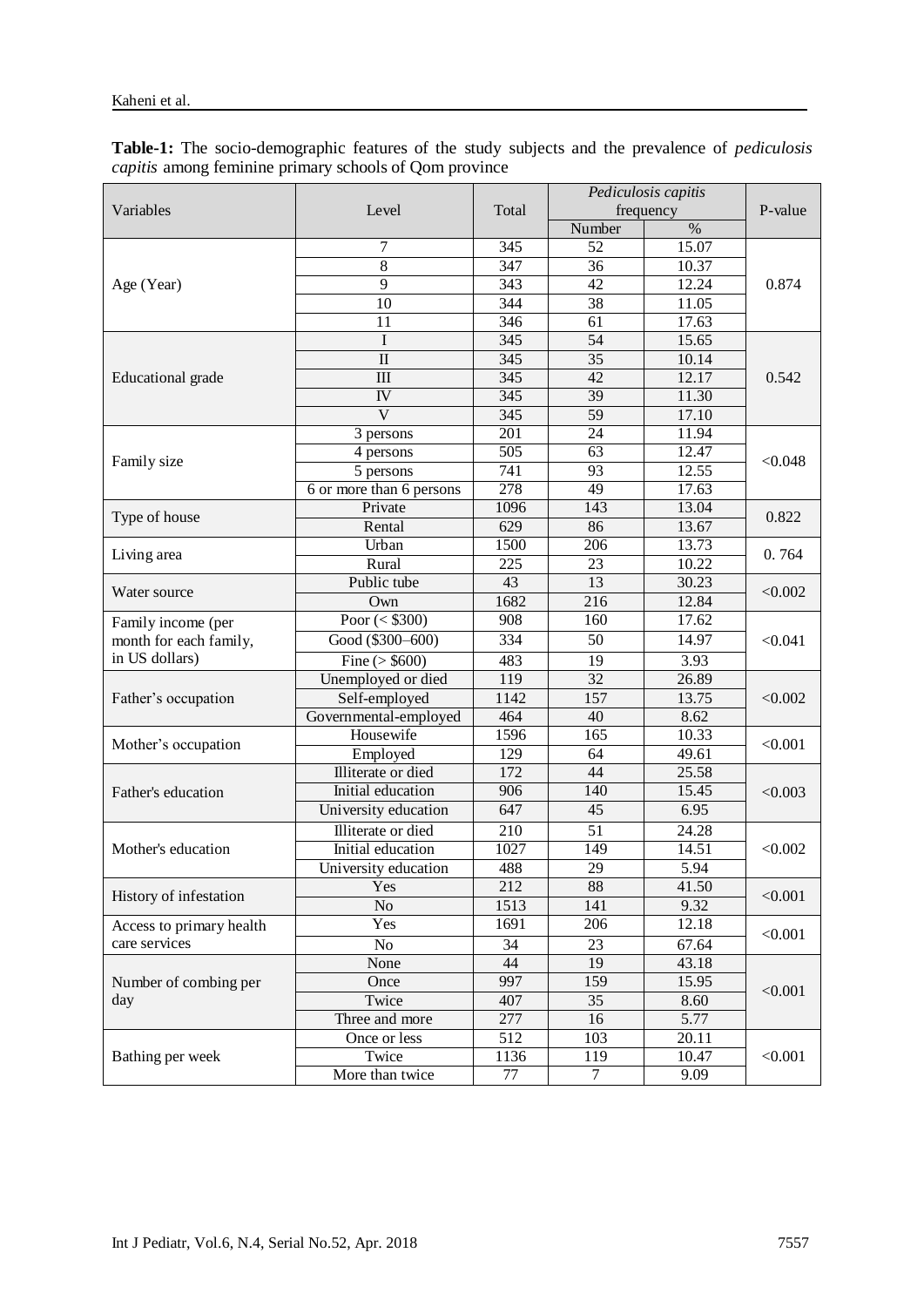| Variables                    | Level                     | Pediculosis | $\beta$           | <b>SE</b> | OR (95%CI)               | P-value |
|------------------------------|---------------------------|-------------|-------------------|-----------|--------------------------|---------|
|                              |                           | $n$ (%)     |                   |           |                          |         |
| Family size                  | 3 persons                 | 24 (11.94)  |                   |           | 1                        |         |
|                              | 4 persons                 | 63 (12.47)  | 0.34              | 0.01      | $1.12(1.08-1.46)$        | < 0.001 |
|                              | 5 persons                 | 93 (12.55)  | 0.26              | 0.31      | $1.55(1.27-1.88)$        | < 0.001 |
|                              | 6 or more than 6          | 49 (17.63)  | 1.36              | 0.44      | $1.98(1.57-2.50)$        | < 0.001 |
|                              | persons                   |             |                   |           |                          |         |
| Water source                 | Public tube               | 13(30.23)   |                   |           |                          |         |
|                              | Own                       | 216 (12.84) | 0.068             | 0.34      | $1.54(1.44-2.48)$        | 0.02    |
| Family income (per           | Poor $(<$ \$300)          | 160 (17.62) |                   |           | 1                        |         |
| month for each               | Good (\$300-600)          | 50 (14.97)  | 0.61              | 0.26      | $2.39(1.41-4.08)$        | 0.001   |
| family,<br>in US dollars)    | Fine ( $>$ \$600)         | 19(3.93)    | 0.42              | 0.38      | $1.50(1.23-1.84)$        | < 0.001 |
| Father's occupation          | Unemployed or died        | 32 (26.89)  |                   |           |                          |         |
|                              | Self-employed             | 157(13.75)  | 0.34              | 0.21      | $0.72(0.58-1.06)$        | 0.01    |
|                              | Governmental-<br>employed | 40(8.62)    | 0.26              | 0.31      | $0.55(0.27-0.88)$        | 0.02    |
|                              | Illiterate or died        | 44 (10.33)  |                   |           | 1                        |         |
| Father's education           | Initial education         | 140 (49.61) | $\overline{0.61}$ | 0.26      | $0.39(0.41-1.08)$        | 0.03    |
|                              | University education      | 45 (25.58)  | 0.42              | 0.38      | $0.50(0.23-0.84)$        | 0.02    |
| Mother's occupation          | Housewife                 | 165(15.45)  |                   |           | 1                        |         |
|                              | Employed                  | 64 (6.95)   | 0.052             | 0.42      | $0.35(0.23-1.49)$        | 0.052   |
| Mother's education           | Illiterate or died        | 51 (24.28)  |                   |           | 1                        |         |
|                              | Initial education         | 149 (14.51) | 0.041             | 0.39      | $1.54(1.22 - 2.87)$      | 0.017   |
|                              | University education      | 29 (5.94)   | 0.051             | 0.44      | $1.28(1.11-2.33)$        | 0.041   |
| Access to primary            | Yes                       | 206 (12.18) |                   |           |                          |         |
| health care services         | N <sub>o</sub>            | 23 (67.64)  | 1.02              | 0.42      | $1.36(1.24-2.60)$        | 0.023   |
| History of<br>infestation    | Yes                       | 88 (41.50)  |                   |           | 1                        |         |
|                              | N <sub>o</sub>            | 141 (9.32)  | 1.36              | 0.44      | $2.18(1.16-3.48)$        | < 0.001 |
| Number of combing<br>per day | None                      | 19 (43.18)  |                   |           | 1                        |         |
|                              | Once                      | 159 (15.95) | 0.61              | 0.26      | $1.71(1.31-2.47)$        | 0.04    |
|                              | Twice                     | 35(8.60)    | 2.29              | 0.28      | $3.14(2.25-5.34)$        | < 0.001 |
|                              | Three and more            | 16(5.77)    | 2.77              | 0.38      | 4.46 $(1.31 -$<br>15.05) | < 0.001 |
| Bathing per week             | Once or less              | 103(20.11)  |                   |           | 1                        |         |
|                              | Twice                     | 119 (10.47) | 0.051             | 0.44      | $1.35(1.03-2.49)$        | 0.053   |
|                              | More than twice           | 7(9.09)     | 0.061             | 0.26      | $0.81(0.46-1.44)$        | 0.065   |

**Table-2:** Multivariable logistic regression analysis of the relationship between *pediculosis capitis* infestation and potential risk factors feminine primary schools of Qom province during 2015-2017.

β: Slope; SE: Standard Error; OR: Odds Ratio ; CI: Confidence Interval.

#### **4- DISCUSSION**

 The data presented in this study showed that the prevalence of head lice infestation among primary school girls in Qom province was 13.28 %. The previous epidemiological studies have shown that the prevalence of *P.h. capitis* were 0.7% to 59% in Asian, 0.48% to 22.4% in European, 3.3% in 0% to 58.9% in African, 3.6% to 61.4% in American

countries (19). Additionally, the results showed that its prevalence among primary school girls were 13.1% in Kayseri, Turkey (20), 60.6 % in Assiut, Egypt (13), 23.2% in Thailand (21), and 4.1% in Korea (22). Previous studies in deferent areas of Iran have been showed, prevalence of head lice were being varied between 1.6 to 67.3 % (8, 10, 11). Therefore, the prevalence of head lice infestation among primary school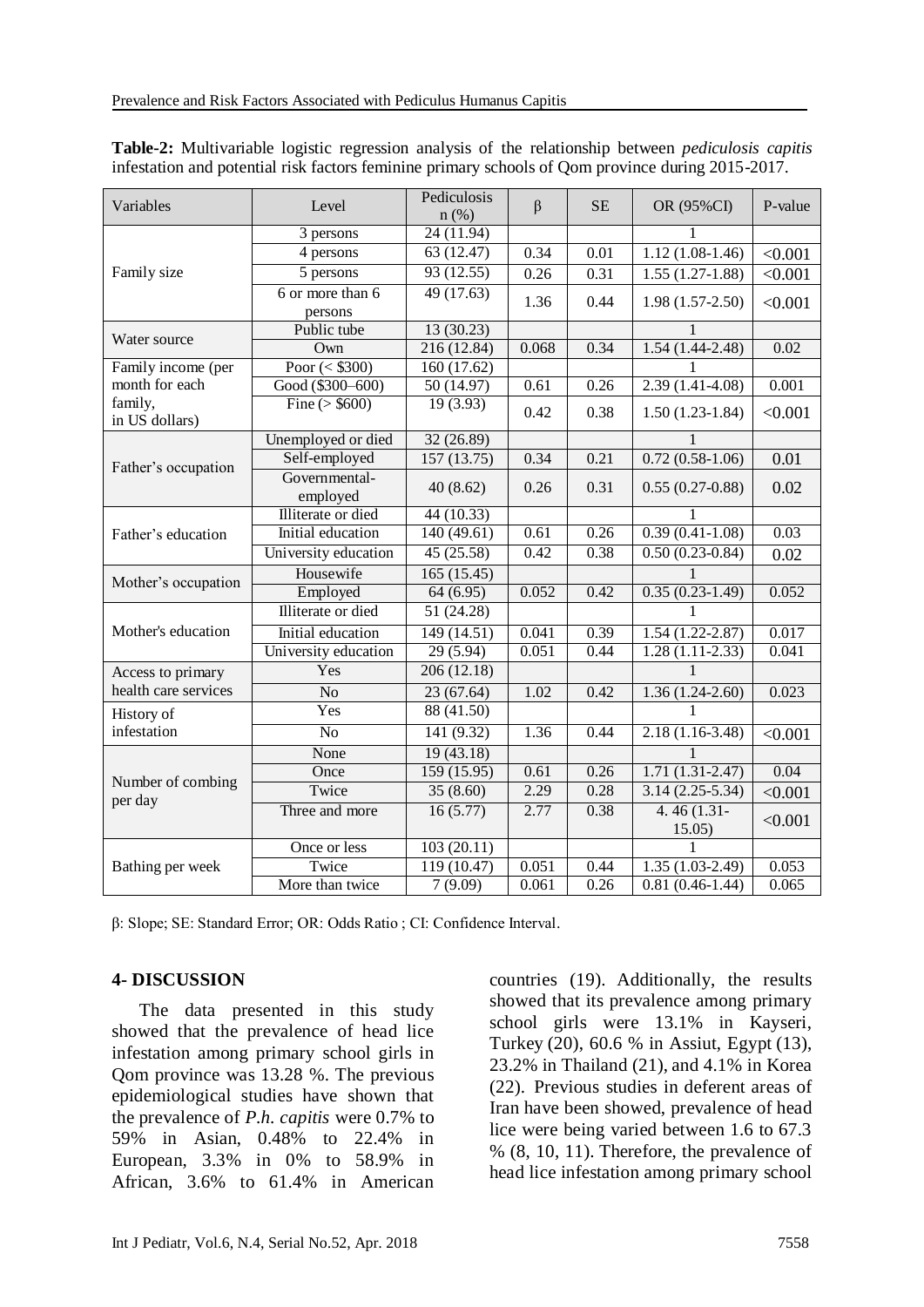girls in Qom Province is moderate in comparison to other areas of Iran. As the present data suggest that the prevalence of pediculosis can be varied in different regions, it is also possible that prevalence variety of head lice infestation was caused by other probable factors such as climate change, geographic zones, welfare, and access to health care, marginalization and creation of satellite towns. According to the results of present study, the rate of head lice infestation was 13.73% in the urban areas and 10.22% in the rural areas. This finding is in agreement with Moradiasl et al. (2018) (11).

It seems that in primary school girls in Qom province, health education continuously in rural areas by health care providers (Behvarzan) has been effective in raising the awareness of students and their families about the prevention of in head lice infestation and it led to human head lice reduction. In rural areas, health care providers also check the health status of students at least once in a season. In urban areas, this is the responsibility of health educators from schools or other health personnel, who regularly do not visit and monitor students. The present data demonstrate that, most of cases were reported from governmental health centers, also known as Community Health Centers.

According to the protocol of Iranian Ministry of Health and Medical Education, Center for Disease Control, pediculosis is one of the non-emergency reportable diseases (23). It seems, low cost health care services provided in the governmental health centers and availability rate of these health centers may be the cause of this situation. The results of the multiple logistic regression indicated that head lice infestation risk factors were included: family size, family income, mother educational level (initial level), history of infestation, access to primary health services, and number of combing per day. However other data show that the most of pediculosis rate (more than 17%) were founded among students living in families with six or more than six members, whereas about 11% of families with three members were infested. This is in agreement with Gulgun et al. (2013), who mentioned that having more family members can cause higher infestation rates because parents, have less time per a child to provide personal hygiene. Overcrowding facilitates transmission of pediculosis due to closer contact with siblings in the house (20). According to the results of the present study, the prevalence of head lice infestation was higher in students with a lower family income, having parents with a low educational level, and living with three or more siblings. Also, this finding has shown previously (20).

Because of the family income level which is highly related to the family hygiene status. Our results showed that an increased pediculosis prevalence in children who resident in families with family income (per month for each family, in US dollars) lowers than 300 dollars. The present results indicate that in terms of parent's education levels, mother's educational level of 24.28% cases had no formal education. Several studies have been conducted mainly in relation of socio- demographical status of people such as their educational level on head lice infestation (20, 24).

The results of the study indicate that, more than 40% of cases had history of infestation and majority of them (67.64%) had no access to primary health services. The results are in agreement with the results of Rafinejad et al. (2006), and Kassiri et al. (2015) studied (1, 25), that mentioned these factors can be two risk factors for morbidity again. Recent investigations have indicated that one of probable related factors for morbidity again is probability of anti-lice products resistance (26-28). However, further epidemiological works will be necessary to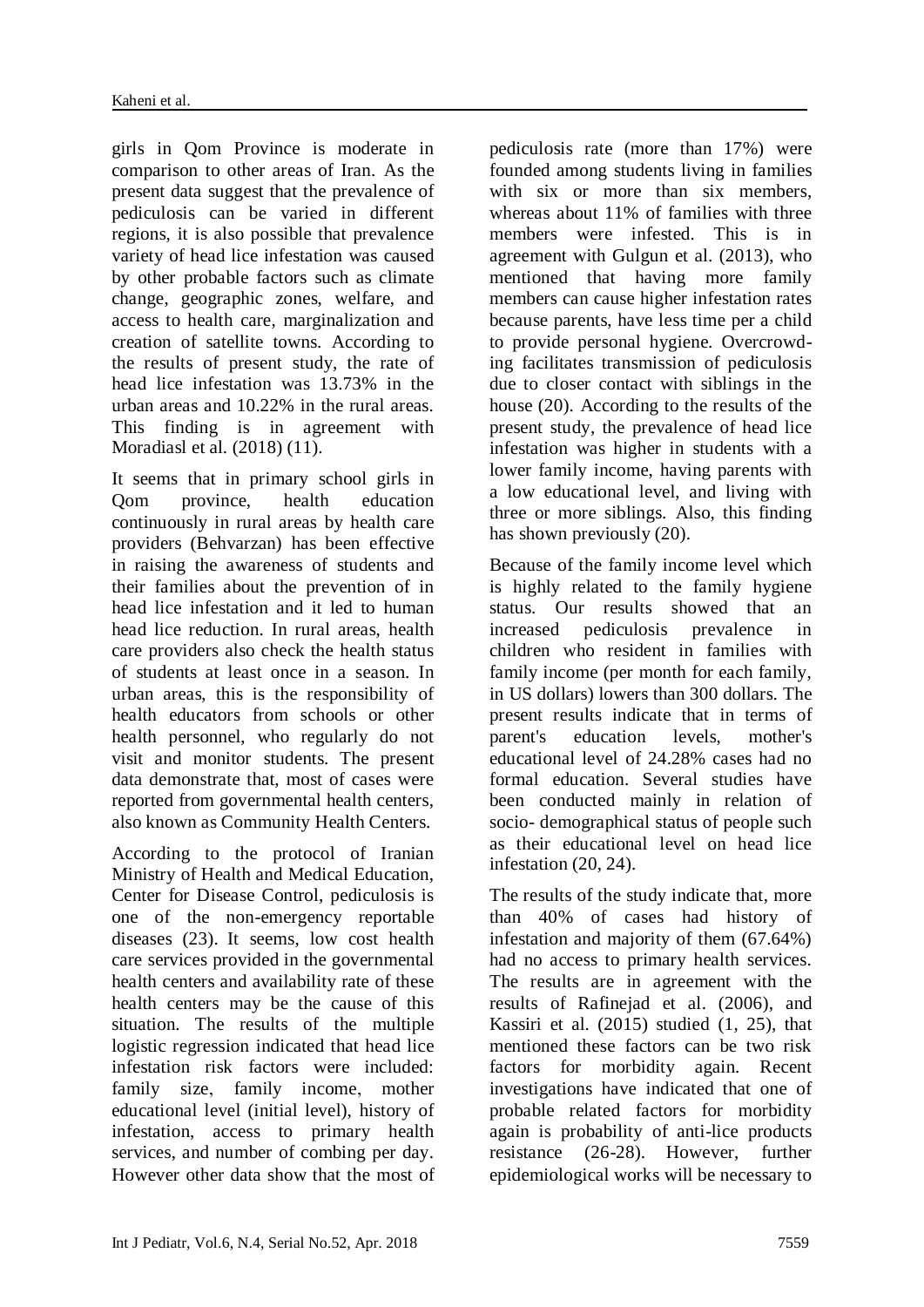confirm this hypothesis in our study area. It is probable that some of infested people in the previous period of infestation are not getting the full treatment. Also, it should be concluded that if, after a treatment period using permethrin shampoo according to its guide lines and catalog of manufacturer company, head lice infestation did not remove, it means that head lice infested person or people are living in near where of this infested cases have been resident and the probable sources of infection still is not gone (23). Of course this hypothesis should be studied and was entomologically estimated in future. The present data/results indicate that more than 40% of head lice infested people did not comb their head hair per day and 20.11% of them had bathing once or less per week. Head lice infestation is still a considerable health burden in low socioeconomic societies.

## **4-1. Limitations of the study**

The present study was designed on 1,725 students in some of primary feminine schools of Qom province, Iran. It makes the findings, can reveal just some of the status of pediculosis in Qom province. So, it can be one of the limitations of the present research.

# **5- CONCLUSION**

 According to the findings, the head lice infestation is a significant public health issue in primary school girls of Qom Province, central Iran. Risk factors associated with head louse among primary school girls were some demographic and socioeconomic factors such as family size, water source, family income (per month for each family, in US dollars), father occupation, parental education, access to primary health care services, having previous history of *Pediculus capitis*  infestation, number of comb uses per day. Improvement of these status and designing and implementing appropriate educational and preventive programs can be helpful for

surveillance of infestation among primary school girls. Based on the results obtained, our suggestions are as follows: using health educators in all primary school girls, surveillance of health status of students at least once in a season regularly by health educators, providing health education programs especially in schools and persuading the students to health behaviours like routine daily bath, daily hair combing and so on.

# **6- CONFLICT OF INTEREST:** None.

# **7- ACKNOWLEDGMENT**

This article is based on a research project approved in the research deputy of Qom University of Medical Science and it is budget is financed by this deputy. The researchers have performed this project on behalf of Qom province health center and under the surveillance of deputy of research of this University (MUQ.REC.1394.173). Funding was provided by the Qom University of Medical Sciences (Grant number: 94661), which has no role in the planning, study design, data collection or writes up.

# **8- REFERENCES**

1. Rafinejad J, Noorolahi A, Javadian E, Kazem nezhad A, Shemshad Kh (2006) Epidemiology of pediculus humanus capitis infestation and effective factors in elementary schools of children, Amlash district, Gilan province. Iran J Epidemiol 2006; 1 (4): 51- 63.

2. Sangaré AK, Doumbo OK, Raoult D. Management and Treatment of Human Lice. BioMed Research International 2016; 2016:8962685.

3. [Raoult D,](https://www.ncbi.nlm.nih.gov/pubmed/?term=Raoult%20D%5BAuthor%5D&cauthor=true&cauthor_uid=18254682) [Reed DL,](https://www.ncbi.nlm.nih.gov/pubmed/?term=Reed%20DL%5BAuthor%5D&cauthor=true&cauthor_uid=18254682) [Dittmar K,](https://www.ncbi.nlm.nih.gov/pubmed/?term=Dittmar%20K%5BAuthor%5D&cauthor=true&cauthor_uid=18254682) [Kirchman](https://www.ncbi.nlm.nih.gov/pubmed/?term=Kirchman%20JJ%5BAuthor%5D&cauthor=true&cauthor_uid=18254682)  [JJ,](https://www.ncbi.nlm.nih.gov/pubmed/?term=Kirchman%20JJ%5BAuthor%5D&cauthor=true&cauthor_uid=18254682) [Rolain JM,](https://www.ncbi.nlm.nih.gov/pubmed/?term=Rolain%20JM%5BAuthor%5D&cauthor=true&cauthor_uid=18254682) [Guillen S,](https://www.ncbi.nlm.nih.gov/pubmed/?term=Guillen%20S%5BAuthor%5D&cauthor=true&cauthor_uid=18254682) [Light JE.](https://www.ncbi.nlm.nih.gov/pubmed/?term=Light%20JE%5BAuthor%5D&cauthor=true&cauthor_uid=18254682) Molecular identification of lice from pre-Columbian mummies. [J Infect Dis](https://www.ncbi.nlm.nih.gov/pubmed/18254682) 2008; 197(4):535-43.

4. [Brouqui P.](https://www.ncbi.nlm.nih.gov/pubmed/?term=Brouqui%20P%5BAuthor%5D&cauthor=true&cauthor_uid=20822446) Arthropod-borne diseases associated with political and social disorder. [Annu Rev Entomol.](https://www.ncbi.nlm.nih.gov/pubmed/20822446) 2011; 56:357-74.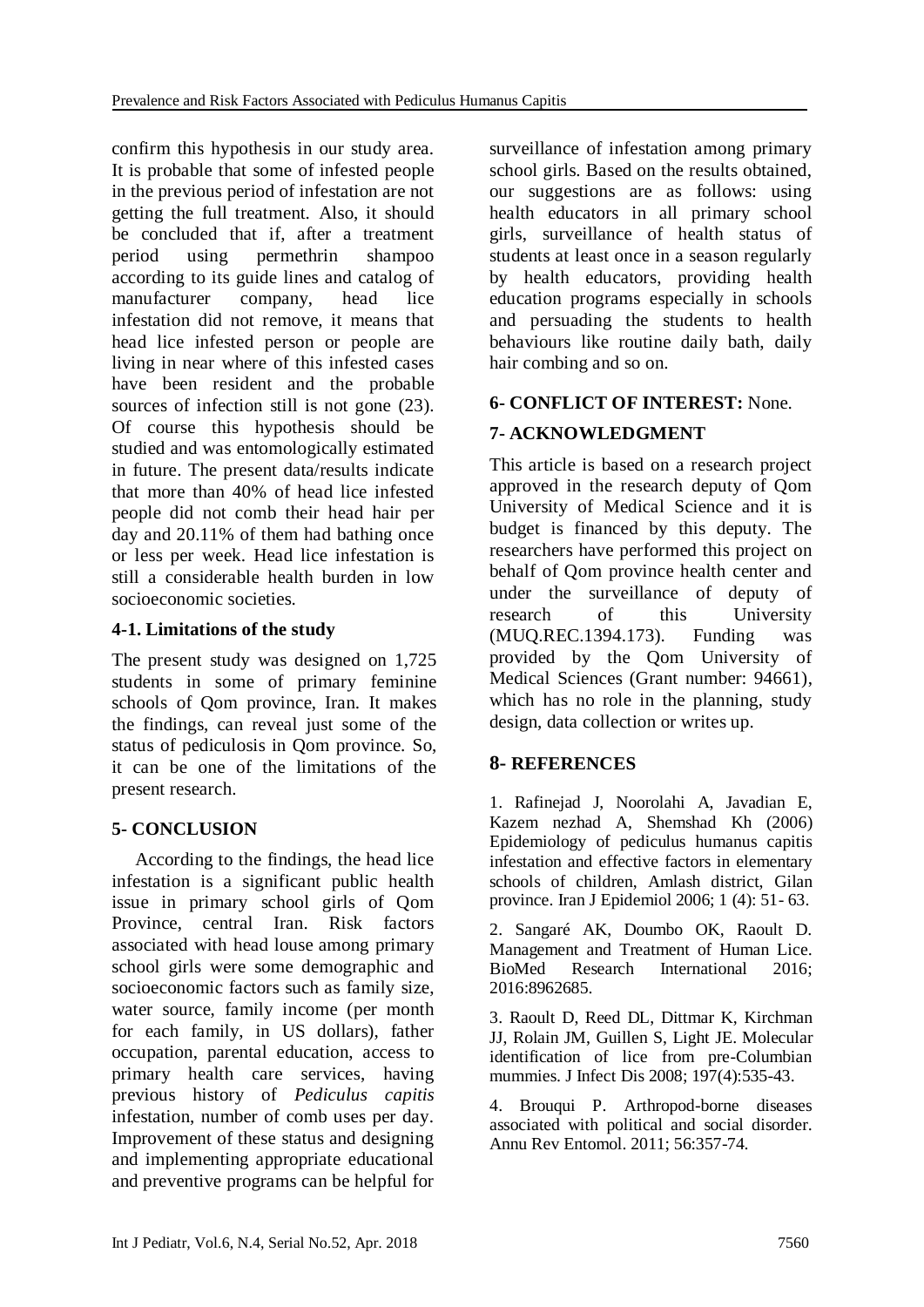5. [Boutellis A,](https://www.ncbi.nlm.nih.gov/pubmed/?term=Boutellis%20A%5BAuthor%5D&cauthor=true&cauthor_uid=24524985) [Abi-Rached L,](https://www.ncbi.nlm.nih.gov/pubmed/?term=Abi-Rached%20L%5BAuthor%5D&cauthor=true&cauthor_uid=24524985) [Raoult D.](https://www.ncbi.nlm.nih.gov/pubmed/?term=Raoult%20D%5BAuthor%5D&cauthor=true&cauthor_uid=24524985) The origin and distribution of human lice in the world. [Infect Genet Evol](https://www.ncbi.nlm.nih.gov/pubmed/24524985) 2014; 23:209-17.

6. Muhammad Zayyid, M, Saidatul Saadah R, Adil AR, Rohela M, Jamaiah I. Prevalence of scabies and head lice among children in a welfare home in Pulau Pinang, Malaysia. Tropical Biomedicine 2010; 27(3): 442–46.

7. Rukke BA, Soleng A, Lindstedt HH, Ottesen P, Birkemoe T. Socioeconomic status, family background and other key factors influence the management of head lice in Norway. Parasitol Res 2014; 113(5):1847-61.

8. Moosazadeh M, Afshari M, Keianian H, Nezammahalleh A, Enayati AA. Prevalence of Head Lice Infestation and Its Associated Factors among Primary School Students in Iran: A Systematic Review and Meta-analysis. Osong Public Health Res Perspect 2015 6(6):  $346 - 56$ .

9. Saghafipour A, Nejati J, Zahraei Ramazani A, Vatandoost H, Mozaffari E, Rezaei F. Prevalence and Risk Factors Associated with Head Louse (Pediculus humanus capitis) in Central Iran. Int J Pediatr 2017; 5: 5245-54.

10. Soleimani-Ahmadi M, Jaberhashemi SA, Zare M, Sanei-Dehkordi A. Prevalence of head lice infestation and pediculicidal effect of permethrine shampoo in primary school girls in a low-income area in southeast of Iran. BMC Dermatology 2017; 17:10.

11. Moradiasl E, Habibzadeh Sh, Rafinejad J, Abazari M, Sadeghieh Ahari S, Saghafipour A, et al. Risk Factors Associated with Head lice (Pediculosis) Infestation among Elementary School Students in Meshkinshahr County, North West of Iran. Int J Pediatr 2018; 6(3): 7383-92.

12. Ramos JM, Moĺes-Poveda P, Tessema D, Kedir M, Safayo G, Tesfasmariam A, Reyes F, Belinch́on I. Skin problems in children under five years old at a rural hospital in Southern Ethiopia. Asian Pac J Trop Biomed 2016; 6(7):625-29.

13. Mohamed El Magrabi N, Abdullah El Houfey A and Rashad Mahmoud S. Screening for Prevalence and Associated Risk factors of Head lice among Primary School Student in Assiut City. Adv. Environ. Biol 2015; 9(8): 87-95.

14. [Lesshafft](https://www.ncbi.nlm.nih.gov/pubmed/?term=Lesshafft%20H%5BAuthor%5D&cauthor=true&cauthor_uid=24672174) H, [Baier](https://www.ncbi.nlm.nih.gov/pubmed/?term=Baier%20A%5BAuthor%5D&cauthor=true&cauthor_uid=24672174) A, [Guerra](https://www.ncbi.nlm.nih.gov/pubmed/?term=Guerra%20H%5BAuthor%5D&cauthor=true&cauthor_uid=24672174) H, [Terashima](https://www.ncbi.nlm.nih.gov/pubmed/?term=Terashima%20A%5BAuthor%5D&cauthor=true&cauthor_uid=24672174) A, [Feldmeier](https://www.ncbi.nlm.nih.gov/pubmed/?term=Feldmeier%20H%5BAuthor%5D&cauthor=true&cauthor_uid=24672174) H. Prevalence and Risk Factors Associated with *Pediculosis capitis* in an Impoverished Urban Community in Lima, Peru. [J Glob Infect Dis](https://www.ncbi.nlm.nih.gov/pmc/articles/PMC3958982/) 2013; 5(4): 138–43.

15. Saghafipour A, Nejati J, Mozaffari E, Rezaei F, Gharlipour Z, Mirheydari M. The Effectiveness of Education Based on BASNEF Model on Promoting Preventive Behavior of Cutaneous Leishmaniasis among Students. Int J Pediatr 2017; 5(6): 5125-36.

16. Farzinnia B, Saghafipour A, Abai M. Malaria Situation and Anopheline Mosquitoes in Qom Province, Central Iran. Iran J Arthropod-borne Dis 2010; 4: 61-7.

17. Kassiri H, Gatifi A. The Frequency of Head Lice, Health Practices and its Associated Factors in Primary Schools in Khorramshahr, Iran. Health Scope 2016; 5(4): e31570.

18. Pollack RJ, Kiszewski AE, Spielman A. Overdiagnosis and consequent mismanagement of head louse infestations in North America. Pediatr Infect Dis J 2000; 19: 689-93.

19. [Matthew E. Falagas,](https://www.ncbi.nlm.nih.gov/pubmed/?term=Falagas%20ME%5BAuthor%5D&cauthor=true&cauthor_uid=18760032) [Dimitrios K.](https://www.ncbi.nlm.nih.gov/pubmed/?term=Matthaiou%20DK%5BAuthor%5D&cauthor=true&cauthor_uid=18760032)  [Matthaiou,](https://www.ncbi.nlm.nih.gov/pubmed/?term=Matthaiou%20DK%5BAuthor%5D&cauthor=true&cauthor_uid=18760032) [Petros I. Rafailidis,](https://www.ncbi.nlm.nih.gov/pubmed/?term=Rafailidis%20PI%5BAuthor%5D&cauthor=true&cauthor_uid=18760032) [George Panos,](https://www.ncbi.nlm.nih.gov/pubmed/?term=Panos%20G%5BAuthor%5D&cauthor=true&cauthor_uid=18760032) [Georgios Pappas.](https://www.ncbi.nlm.nih.gov/pubmed/?term=Pappas%20G%5BAuthor%5D&cauthor=true&cauthor_uid=18760032) Worldwide Prevalence of Head Lice. [Emerg Infect Dis.](https://www.ncbi.nlm.nih.gov/pmc/articles/PMC2603110/) 2008; 14(9): 1493–94.

20. [Gulgun M,](https://www.ncbi.nlm.nih.gov/pubmed/?term=Gulgun%20M%5BAuthor%5D&cauthor=true&cauthor_uid=24053067) [Balci E,](https://www.ncbi.nlm.nih.gov/pubmed/?term=Balci%20E%5BAuthor%5D&cauthor=true&cauthor_uid=24053067) [Karaoğlu A,](https://www.ncbi.nlm.nih.gov/pubmed/?term=Karao%C4%9Flu%20A%5BAuthor%5D&cauthor=true&cauthor_uid=24053067) [Babacan](https://www.ncbi.nlm.nih.gov/pubmed/?term=Babacan%20O%5BAuthor%5D&cauthor=true&cauthor_uid=24053067)  [O,](https://www.ncbi.nlm.nih.gov/pubmed/?term=Babacan%20O%5BAuthor%5D&cauthor=true&cauthor_uid=24053067) [Türker T.](https://www.ncbi.nlm.nih.gov/pubmed/?term=T%C3%BCrker%20T%5BAuthor%5D&cauthor=true&cauthor_uid=24053067) Pediculosis capitis: prevalence and its associated factors in primary school children living in rural and urban areas in Kayseri, Turkey. [Cent Eur J Public Health](https://www.ncbi.nlm.nih.gov/pubmed/24053067) 2013; 21(2):104-8.

21. [Watcharawit R](https://www.ncbi.nlm.nih.gov/pubmed/?term=Rassami%20W%5BAuthor%5D&cauthor=true&cauthor_uid=23569868) , [Mayura S.](https://www.ncbi.nlm.nih.gov/pubmed/?term=Soonwera%20M%5BAuthor%5D&cauthor=true&cauthor_uid=23569868) Epidemiology of pediculosis capitis among schoolchildren in the eastern area of Bangkok, Thailand. [Asian](https://www.ncbi.nlm.nih.gov/pmc/articles/PMC3609239/)  [Pac J Trop Biomed](https://www.ncbi.nlm.nih.gov/pmc/articles/PMC3609239/) 2012; *2*(11): 901–4.

22. Oh JM, Lee IY, Lee WJ, Seo M, Park SA, Lee SH, et al. Prevalence of pediculosis capitis among Korean children. Parasitol Res. 2010; 107:1415–19.

23. Amirkhani MA, Aminaei T, Ardalan G, Dashti M, Islami M, Jamali M, et al. Guideline to prevention and treatment of lice infestation. 1nd ed. Iran: Seda Publishing Center; 2009: 23-24.